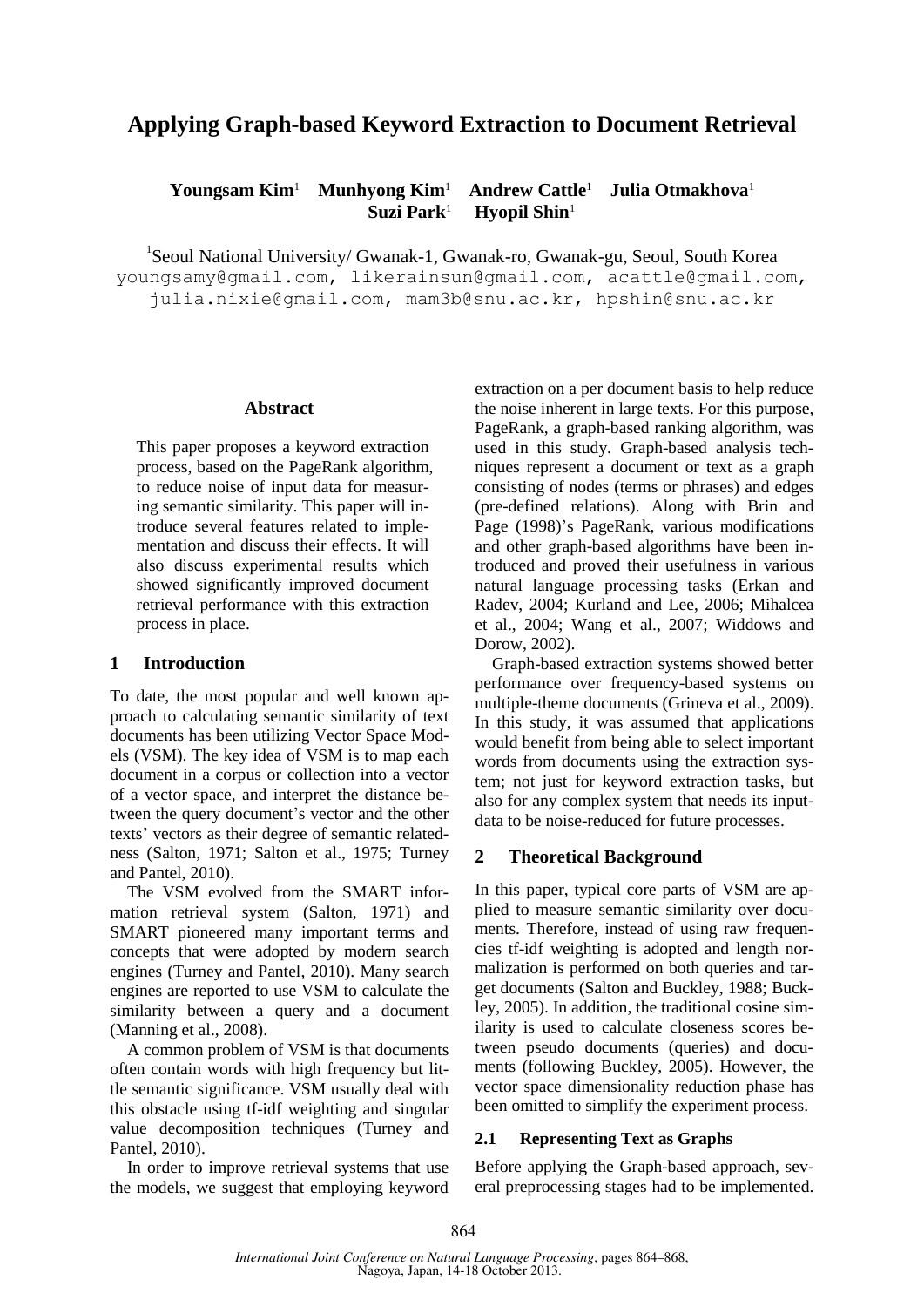First of all, the words in the text were identified as vertices of the graph. In this study, only unigrams were considered as node candidates. These unigrams were then POS tagged and passed through a syntactic filter, which only allowed a particular subset of POS tags. Various syntactic filters were experimented with including nouns, verbs, and adjectives but the best results were obtained when only nouns were used.

## **2.2 Defining Relationship Between Vertices**

The relationship between vertices was chosen to be a co-occurrence relationship. Two nouns of the text would be connected if they both occurred within a window of N pre-fixed words. N can be any integer from 2 to 10, but the number of vertices, V is always equal to or less than N because the words in the window must bear a relevant POS tag from a predefined set.

In English it is easy to determine which words are within a specific window since each word split by spaces usually corresponds to one POS tag. However, unlike English, Korean is an agglutinative language and most words consist of more than one morpheme, each with their own part of speech. The example below, (1) demonstrates this fact.

(1) 그 여자가 학교에 갔다.

Ku nyeca-ka hakkyo-ey ka-ss-ta The(ku) woman(nyeca)-Normative(ka) school(hakyo)-Locative(ey) go(ka)- PST(ss)-FinalSuffix(ta) 'The woman went to school'

If the sentence above is POS tagged, the number of tagged members would be eight, three tags more than the English equivalent. What this means is that the average distance between particular POS tagged items in Korean sentences is longer than in English sentences. Presumably, this would lengthen optimal window size in Korean when compared to English. According to the related result of Mihalcea et al. (2004), the best performance was achieved with the window of 2. In our case, it is natural to assume the span of the window would be wider.

However, it is also possible to consider the segments divided by whitespaces as the candidate nodes for the graph, and perform POS tagging after the separation. In this way, we can disregard the distance between any lexeme and functional prefix/suffix attached to it. Under this scheme the normative case 'ka' in the middle is

ignored and thus the words 'woman' and the 'school' in (1) have no distance between them.

This second approach is very similar to the way in which English text is translated as a graph, but it disregards information gained from grammatical relations between nouns and functional prefixes/suffixes glued to them. These two approaches were both experimented with and their results are compared in Section 4.1.

# **3 Experiment**

# **3.1 System Framework**

The components explained above were implemented in an integrated system, including text pre-processing, POS tagging, keyword extraction, term weighting, and finally calculating semantic similarity. The goal of this system was to retrieve semantically related documents using query documents from the collected corpus.

The general workflow of the system is presented in Fig. 1. The system is designed for easy addition or removal of any of the intermediate stages or processes for experimental purposes. Such configuration changes constituted the different experiment conditions of this research.

Text pre-processing indicates deletion of any special characters, emoticons, and foreign words to allow the sanitized text to be parsed safely during part of speech analysis. And the POS tagger assigns each morpheme one of 22 tag sets and the words given the tag of 'noun', excluding pronouns, are passed for later processing.

To establish the stop-word list, three reviewers examined all the nouns extracted from the 800 documents that were collected for this study and selected 192 lexical items manually only if at least two of the reviewers voted for the same word to be on the list.

The Graph-based Keyword Extraction, Frequency Counting, and tf-idf Weighting modules may vary or be absent across various experiment conditions (This is denoted by the dotted boxes in Fig. 1). Keyword extraction stage always follows after Graph analysis because it is the process for sorting and choosing the adequate number of keywords. If the graph analysis is not performed, there can be no keyword extraction.

The Graph-based Keywords Extraction and Frequency Counting are mutually exclusive and only one method is chosen for each experiment condition.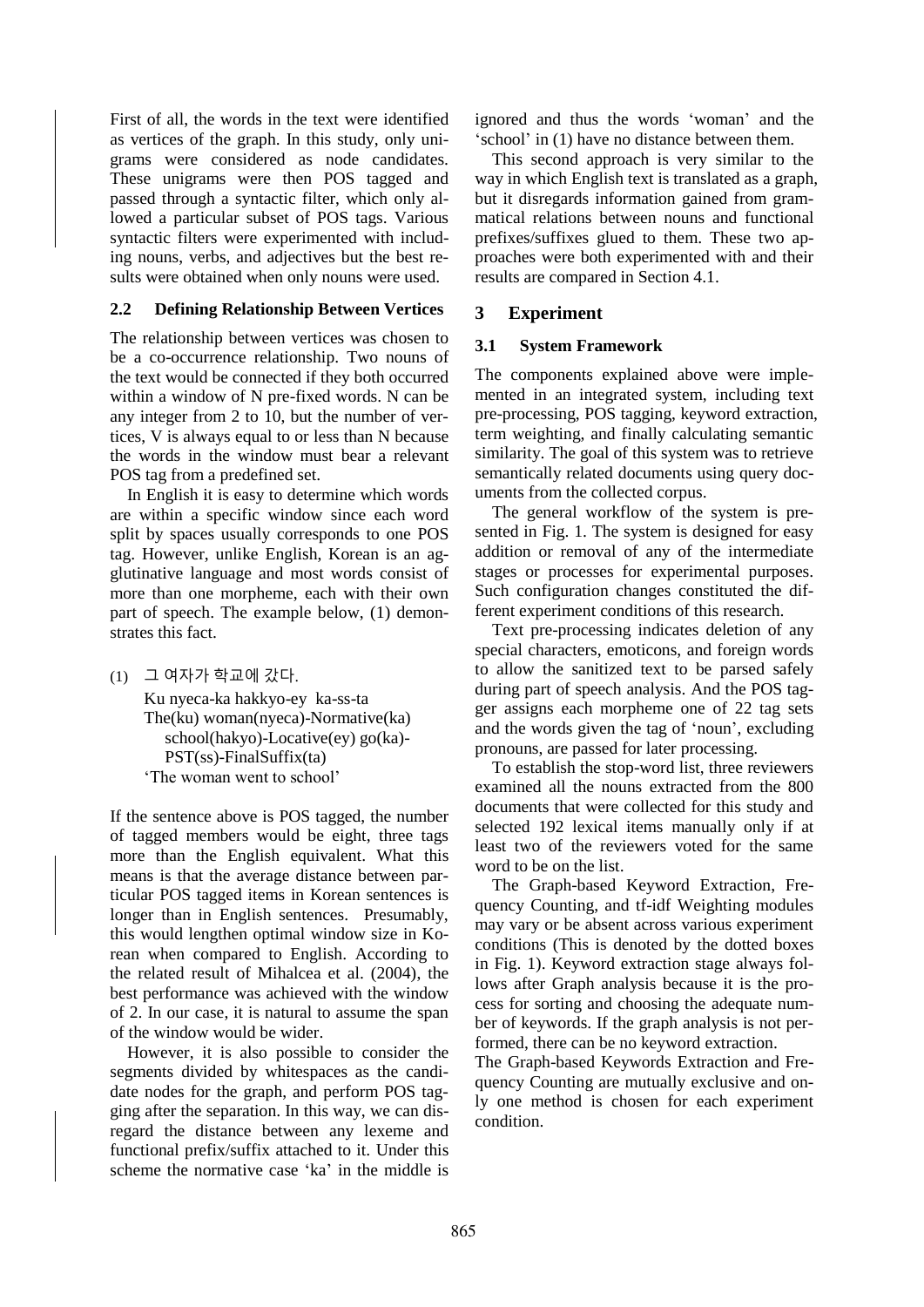

Figure 1. System workflow

#### **3.2 Experiment Conditions**

Three conditions in total were examined using the system. The first model, using graph-based ranking algorithm, adopted the tf-idf weighting method but omits the Frequency Counting stage. As such, the tf-idf module was supplied with the weighted values given by the Graph-based Keyword Extraction module as instead of the results of the Frequency Counting module. In this circumstance, tf and idf would not stand for termfrequency and inverse-document-frequency, but instead for term or inverse-document weighted scores. This condition can be regarded as a kind of integrated model of graph analysis and VSM.

The second model differed from the first in that the tf-idf weighting module received the frequencies for the keywords from the Frequency Counting module. This type of integration allowed the term-document matrix to be constructed in the way typical of tf-idf systems but the number of the rows was reduced because, same as in the first model, only a subset of the terms

were selected during the Keyword Extraction process.

The final experiment condition was a typical form of VSM and provided a control measure of semantic similarity by using the traditional method, as described in Section 2. This model did not implement the graph-ranking algorithm and skipped the Keyword Extraction stage.

# **3.3 Data**

To collect the test data set, 30 famous objects on a list of Seoul cultural assets, each including some descriptive text, were selected for use as queries. For each query, 20 related documents were manually collected including Wikipedia documents, blog posts, and news articles written on the object. Two hundred texts unrelated to any of the queries were searched and stored. These texts consisted of articles, blogs, and web page texts on various topics but limited to social, economic or cultural contents. Hence, each of the cultural objects there would be 20 semantically related documents against 780 unrelated texts.

### **3.4 Evaluation Scheme**

To estimate the performance of the models in this system, the well-known measure Mean Average Precision was used (Voorhees and Harman, 2005). This measure ranges from 0 to 1 where the maximum value 1 means that all target documents are placed higher than the non-related texts in the ordered output list.

# **4 Results**

#### **4.1 Morpheme vs. Word**

For the 30 queries, given a word-window of 4 and a Proportion of Keywords of 0.4, the mean average of the precision (MAP score) for the morpheme-based criteria was 0.83 while the word-based criteria was 0.74.

Only four of the 30 queries showed higher MAP scores for the word-based separation method. Thus, in this study, the morpheme-based approach significantly outperforms the word-based approach.

#### **4.2 Window Size**

A Determining the length of word-window is related to the problem of morpheme/word based separation. In some languages, especially agglutinative languages like Korean, one word might be composed of more than three morphemes. Practically, this means that if there are two words both containing a noun and split by whitespace,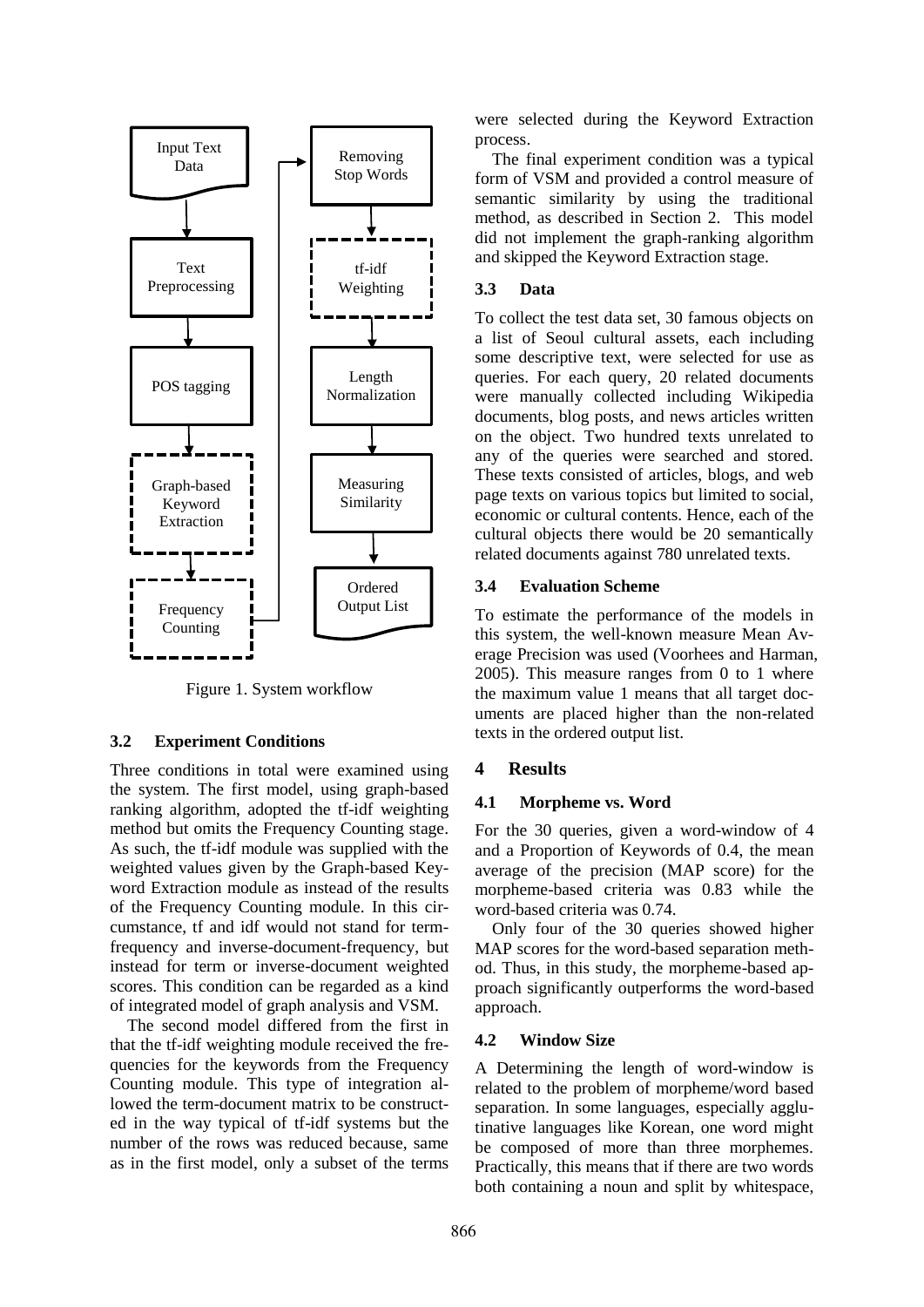the probability of finding a morpheme between of them will be higher than in non-agglutinative languages such as English, widening the mean distance between any two nouns.

To confirm this prediction, an experiment manipulating the size of the window was conducted and the result is presented in Fig. 2. As one can see, the highest the MAP value (0.83) for the morpheme-based split method is obtained with a window length of 4. This pattern is what was expected given the discussion in Section 2.2. In contrast, using the word-based separation method, there does not seem to be any significant relationship between window size N and MAP score.

One easy interpretation of this result is that the word-based solution is not effective enough to capture the connective pattern of the terms in the network since it is missing the syntactic cues associated with words' stems.



Figure 2. Mean average precision score in terms of window of word N.

#### **4.3 Proportion of Keywords**

In Fig. 3, the window size was set to 4 and the highest performing experiment model was used (the comparison result for the different models will be provided in next section).

As one can see in the graph, a proportion of 4/10 recorded the highest score. However, after this point the MAP score rapidly dropped; in contrast with the period of gradual increase observed up to that point.

To understand this result, it is important to recall that the tf-idf weighting mechanism uses inverse document frequency to give weights to the terms that are found in only a small number of documents but are frequent within a particular document. Hence, removing too many terms from the text would artificially increase the value of the idf component of tf-idf as a word may be rarely selected as a keyword despite occurring in a large number of documents.



Figure 3. Mean average precision scores for the change of the keyword proportion (e.g., 9/10 means that 90 percent of the candidate nouns were accepted).

#### **4.4 Comparison of Different Models**

In Table 1, the notation  $[+/-]$  indicates whether the function was employed in the workflow of the experiment. Thus, Keyword extraction with plus sign means that the PageRank-based ranking algorithm was used for the keyword extraction process. Similarly, if the tf-idf module is displayed with minus sign then it means that frequencies per each term in the documents were replaced with the values from the graph-based analysis module.

| Model                               | MAP score |
|-------------------------------------|-----------|
| Keyword extraction $+$ , tf-idf $-$ | 0.81      |
| Keyword extraction $-$ , tf-idf +   | 0.80      |
| Keyword extraction $+$ , tf-idf $+$ | 0.83      |

Table 1. The MAP scores for different experiment conditions.

The results in Table 1 reveal that the full model (including all the sub-modules) outperforms the other two models, proving the research assumption that pre-filtering input texts would improve the quality of semantic similarity measurements based on VSM. The other modified condition employing the graph-analysis recorded the second highest, but the difference to the control condition was very small. These results were obtained using a window size of 4 and a keyword proportion of 4 out of 10; these values yielded the best outcome from the experiments.

In short, the comparative result of the experimental conditions suggest that drawing a bag of filtered words per document before tf-idf weighting could improve the process of computing semantic relatedness.